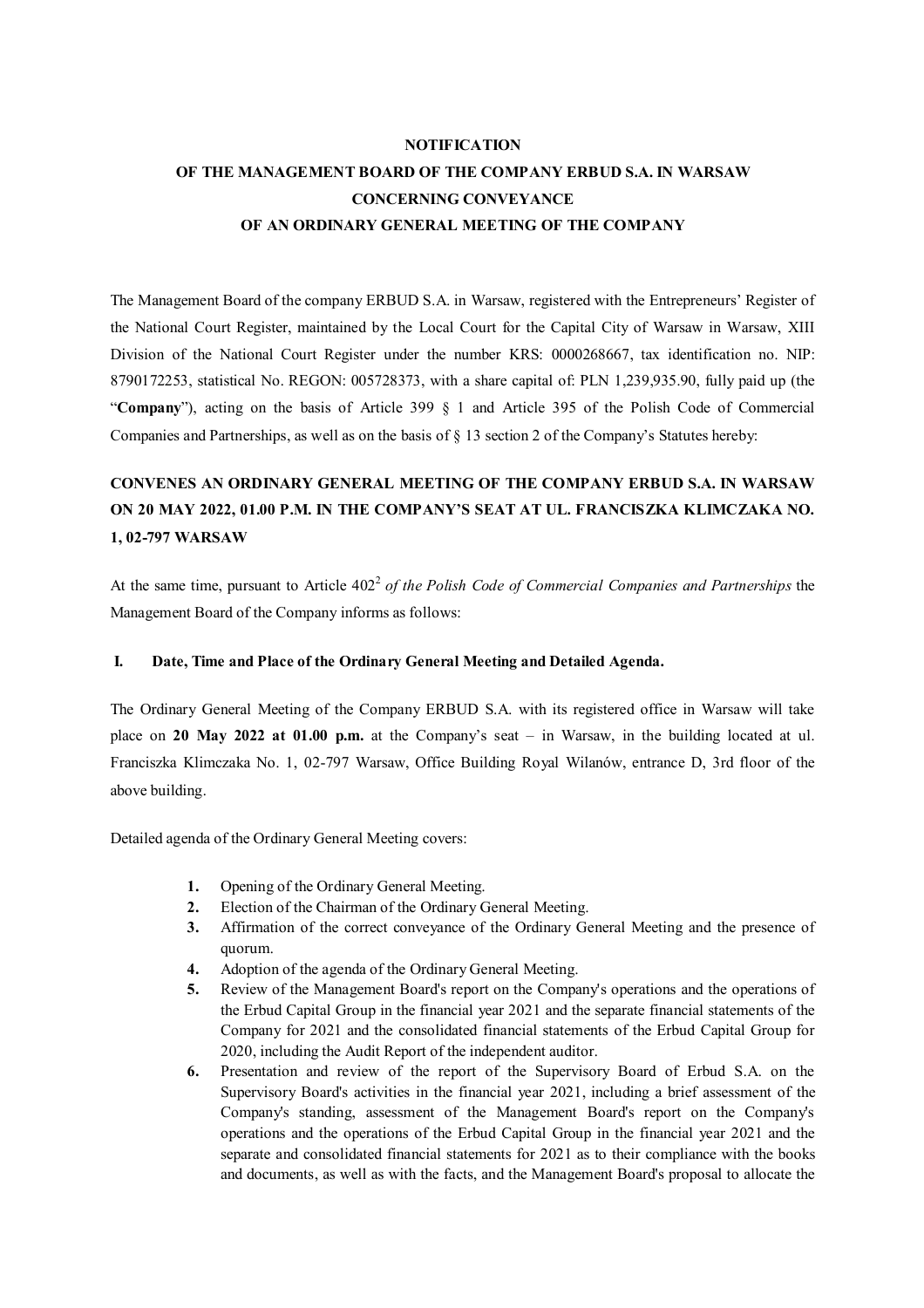profit generated in 2021.

- **7.** Adoption of a resolution on approval of the report of the Management Board on the operations of Erbud S.A. in the financial year 2021 and the separate financial statements of the Company for the financial year 2021.
- **8.** Adoption of a resolution on approval of the report of the Management Board of Erbud S.A. on the operations of the Erbud Capital Group in the financial year 2021 and the consolidated financial statements for the financial year 2021.
- **9.** Adoption of a resolution on approval of the report on the activities of the Company's Supervisory Board in the financial year 2021.
- **10.** Adoption of a resolution on the distribution of the profit generated in the financial year 2021 and setting up a reserve capital to acquire the Company's own shares with the aim of their redemption.
- **11.** Adoption of resolutions on granting a vote of approval to members of the Management Board and the Supervisory Board for the performance of their duties in the financial year 2021.
- **12.** Review and adoption of a resolution on stating an opinion on the report of the Supervisory Board on the remuneration of the members of the Management Board and the Supervisory Board of ERBUD S.A. for 2021.
- **13.** Adoption of a resolution on redemption of own shares purchased by the Company.
- **14.** Adoption of a resolution on decrease of the share capital and on changing the Company's Statutes.
- **15.** Adoption of a resolution on adopting of the uniform text of the Company's Statutes.
- **16.** Adoption of a resolution on authorizing the Company's Management Board to acquire the Company's own shares with the aim of their redemption and appointing a proxy authorized to represent the Company in transactions of acquisition of the Company's own shares from shareholders being the members of the Company's Management Board at the same time.
- **17.** Closing of the Ordinary General Meeting.

## **II. Proposed amendments to the Company's Statutes**

## **It is planned to replace the present content of § 5 section 1 of the Company's Statutes in its present wording:**

*"The Company's share capital amounts to PLN 1,239,935.90 (one million two hundred and thirty-nine thousand nine hundred and thirty-five, point nine zero Zlotys) and is divided into 12,399,359 (twelve million three hundred and ninety-nine thousand three hundred and fifty-nine) A series ordinary bearer shares with a nominal value of PLN 0.10 (ten Groszy) each, designated with ISIN PLERBUD00012."* 

### **with the new following wording:**

"*The Company's share capital amounts to PLN 1,209,650.20 (one million two hundred nine thousand six hundred fifty, point two zero Zlotys) and is divided into 12,096,502 (twelve million ninety six thousand five hundred two) A series ordinary bearer shares with a nominal value of PLN 0.10 (ten Groszy) each, designated with ISIN PLERBUD00012.*"

## **III. Right to Participate in the Ordinary General Meeting.**

Pursuant to Article 406<sup>1</sup>§ 1 *of the Polish Code of Commercial Companies and Partnerships* "*The right to participate in a general meeting of a public company is vested only in persons being shareholders of the company sixteen days before the date of the general meeting (day of registration of participation in the general meeting)."*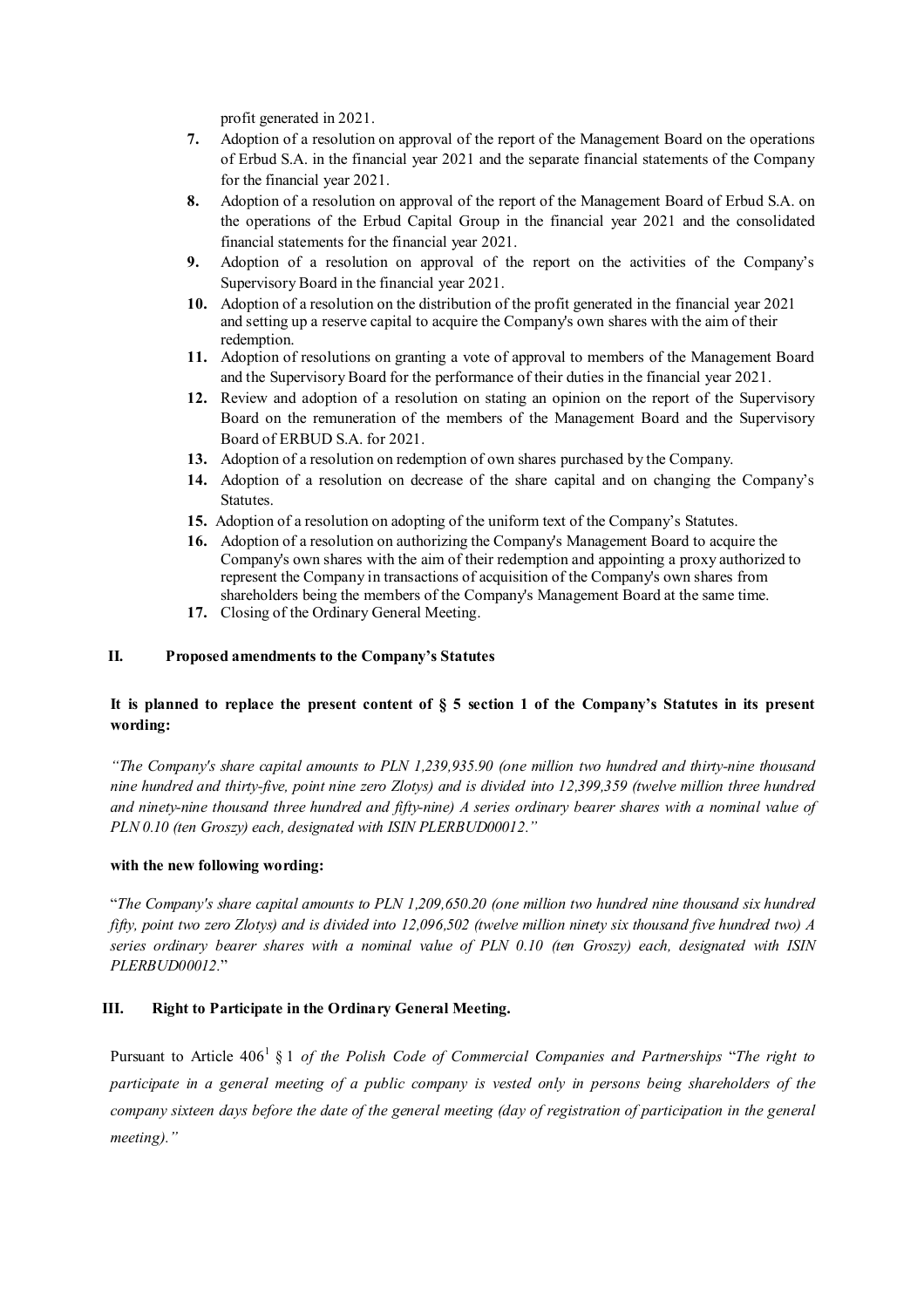The Management Board of ERBUD S.A. informs that pursuant to Article  $406<sup>1</sup>$  & 1 *of the Polish Code of Commercial Companies and Partnerships*, the day of registration of participation in the Ordinary General Meeting is **4 May 2022.**

Only persons being Shareholders of the Company on **4 May 2022** are entitled to participate in the Ordinary General Meeting of the Company.

Each Shareholder of the Company that intends to participate in the Ordinary General Meeting of Company should request the entity keeping its securities account to issue a personal certificate confirming the right to participate in the General Meeting. The request as referred to in the previous sentence should be addressed to the entity keeping the securities account not earlier than after announcement of the conveyance of the Ordinary General Meeting and not later than on the first weekday after the day of registration of participation in the Ordinary General Meeting, i.e. not later than on **5 May 2022.**

The list of shareholders authorised to participate in the Ordinary General Meeting signed by the Management Board will be presented for review in the seat of the Management Board of the Company at the address: ul. Franciszka Klimczaka 1, 02-797 Warsaw (Office Building Royal Wilanów) during three weekdays preceding the date of the Ordinary General Meeting (i.e. from **17 May 2022** until **19 May 2022**) as well as in the place of and during the Ordinary General Meeting.

A Shareholder of the Company may also request that the shareholders' list is sent free of charge to the email address indicated by the Shareholder for that purpose.

# **IV. Description of Procedures Concerning Participation in the Ordinary General Meeting of the company and Exercising of Voting Rights.**

**1.** *Shareholder's right to demand placing particular matters on the agenda of the General Meeting.* 

The Management Board of the company informs that a Shareholder or Shareholders representing at least one twentieth of the share capital may request that particular matters are placed on the agenda of the Ordinary General Meeting. Such a request should be notified to the Management Board of the Company twenty one days before the date of the convened General Meeting at the latest, i.e. by **29 April 2022**. The Shareholder's or Shareholders' request as referred to in the previous sentence should include a reasoning or a draft of the resolution concerning the proposed agenda item. This request may be submitted in an electronic form at the following email address: wza@erbud.pl

The proper date of the request submission as referred to above is confirmed by the date of the request delivery at the Company's address: ERBUD S.A., ul. Franciszka Klimczaka 1, 02-797 Warsaw (Office Building Royal Wilanów).

In the case the request is submitted in an electronic form, the proper date of the request submission is confirmed by the date of placing the request in the email system of the Company (date of receipt on the incoming email server of the Company).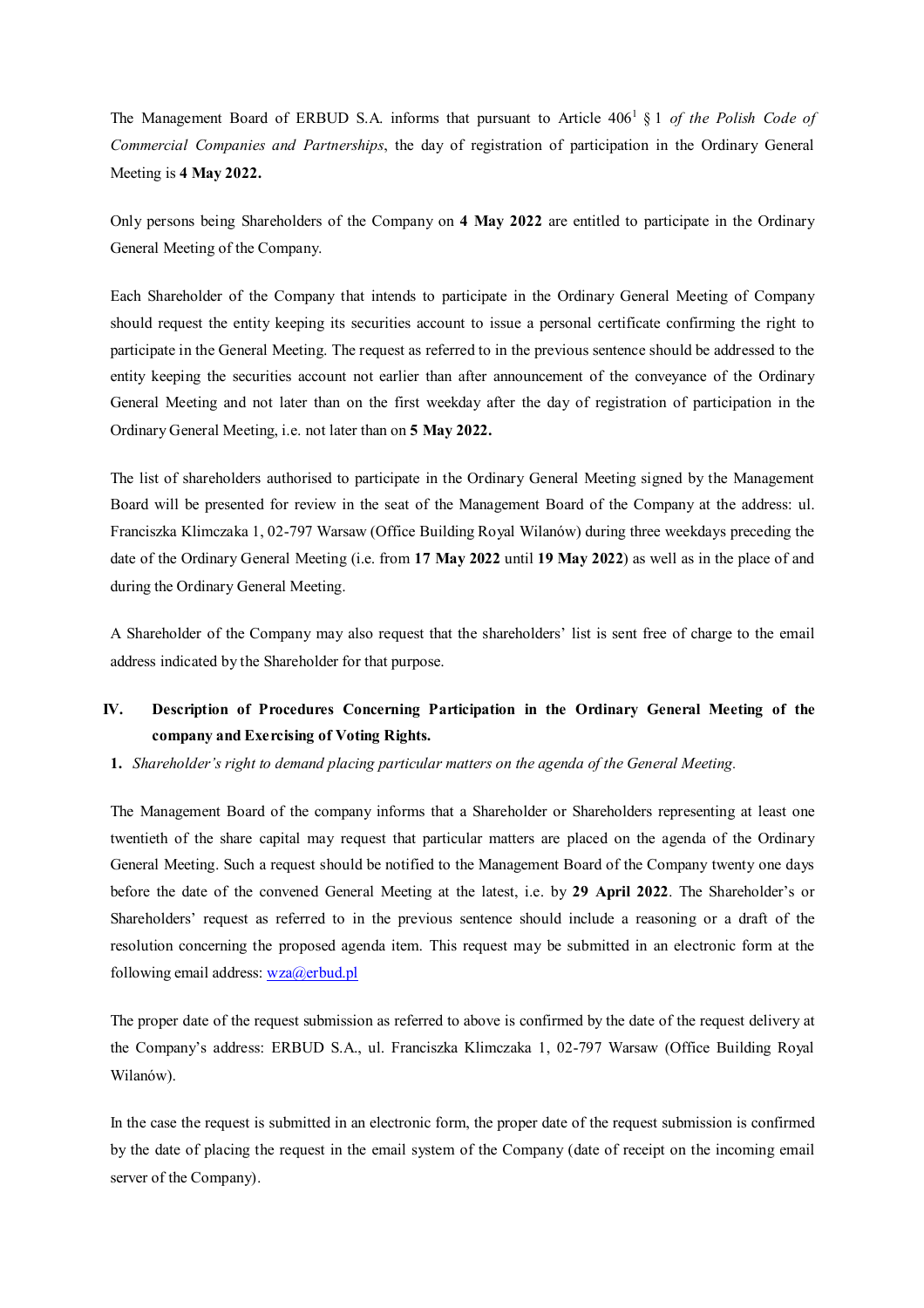The Management Board of the company will immediately – however not later than eighteen days before the date of the convened General Meeting, i.e. by **2 May 2022** – announce amendments to the agenda introduced at the request of Shareholders. Possible amendments will be announced on the Company's website at: http://www.erbud.pl/ and in a manner determined for provision of current information pursuant to the provisions of the act on public offers and conditions to introduce financial instruments to the organised trading system and on public companies.

All and any risk connected with the Shareholder's use of devices to send emails is vested in the Shareholder.

**2.** *Shareholder's right to submit resolution drafts concerning matters introduced into the agenda of the General Meeting or matters to be introduced into the agenda before the date of the General Meeting.* 

The Management Board informs that a Shareholder or Shareholders of the Company representing at least one twentieth of the share capital may – before the date of the Ordinary General Meeting – submit to the Company in writing to the Company's address or with the use of electronic communication means at the address: wza@erbud.pl drafts of resolutions concerning matters introduced into the agenda of the Ordinary General Meeting or matters to be introduced into the agenda. The Company immediately announces resolution drafts on its website maintained at: http://www.erbud.pl/

The proper date of the request submission as referred to above is confirmed by the date of the request delivery at the Company's address: ERBUD S.A., ul. Franciszka Klimczaka 1, 02-797 Warsaw (Office Building Royal Wilanów).

In the case the request is submitted in an electronic form, the proper date of the request submission is confirmed by the date of placing the request in the email system of the Company (date of receipt on the incoming email server of the Company).

All and any risk connected with the Shareholder's use of devices to send emails is vested in the Shareholder.

# **3.** *Shareholder's right to submit resolution drafts concerning matters introduced into the agenda during the General Meeting.*

Pursuant to Article 401 § 5 *of the Polish Code of Commercial Companies and Partnerships* each Shareholder may submit resolution drafts concerning matters introduced into the agenda during the Ordinary General Meeting.

The Management Board of the Company informs that each Shareholder may propose amendments and supplements to resolution drafts covered by the agenda of the Ordinary General Meeting until the Chairman of the General Meeting closes the discussion concerning the agenda item covering the resolution draft the proposal refers to.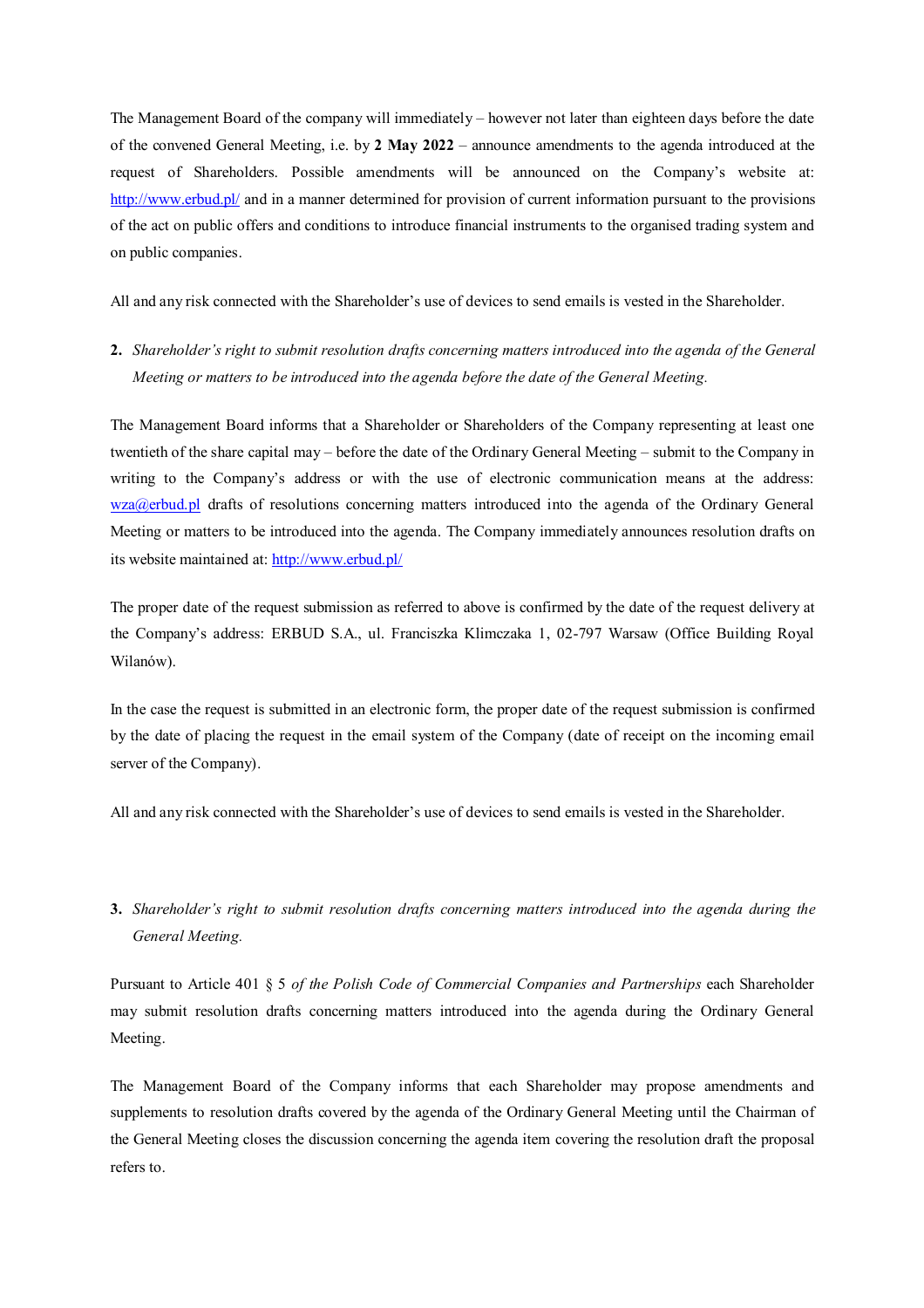Amendment and supplement proposals along with a short reasoning should be submitted in writing to the Chairman of the General Meeting, separately to each resolution draft, and state the first and surname (business name) of the Shareholder. The Chairman of the General Meeting may allow that the proposal is presented orally.

Amendment and supplement proposals of a formal and linguistic nature may be submitted orally with a short reasoning, unless – due to the scope of the proposed amendments – the Chairman of the General Meeting orders proposal presentation in writing.

**4.** *Manner of exercising voting rights through a proxy, including in particular with the use of forms applied during the voting by the proxy. Manner of Company notification of proxy appointment with the use of electronic communication means.* 

The Management Board informs that each Shareholder of the Company may participate in the Ordinary General Meeting and exercise its voting rights personally or through a proxy.

The right to represent a Shareholder that is not an individual should result from a respective register, possibly a series of powers of attorney or other adequate corporate documents confirming the power to represent the respective Shareholder as presented while executing the attendance list.

The Proxy exercises all entitlements of the Shareholder during a General Meeting, unless the power of attorney provides otherwise. The Proxy may also grant a further power of attorney, as far as it results from the content of its power of attorney.

A proxy may represent more than one Shareholder and vote differently in respect of shares of each Shareholder.

Each Shareholder of the Company holding shares credited on more than one securities account may appoint separate proxies to execute rights resulting from shares credited to each of the accounts.

The power of attorney to participate in the General Meeting of the Company and to exercise the voting right requires the written or electronic form. The power of attorney is to be attached an excerpt from the respective register, up-to-date as of the date of granting of the power of attorney or other corporate documents confirming the power of the Shareholder to grant the power of attorney. Granting of a power of attorney in an electronic form does not require provision of the power of attorney with a qualified electronic signature.

If the documents confirming the entitlement to represent the Shareholder are not executed in the Polish language, it is necessary to present a certified translation of such documents. It is allowed to present copies of the above documents, if they are confirmed for their compliance with the original by a notary, advocate or qualified legal advisor.

Pursuant to § 4 section 6 of the Rules of the General Meeting of ERBUD Spółka Akcyjna with its registered office in Warsaw a Shareholder may notify the Company of the fact of granting a power of attorney in an electronic form via email to the following address: wza@erbud.pl The Company ERBUD S.A. provides on its web site for download a template of the form of notification on granting of the power of attorney in an electronic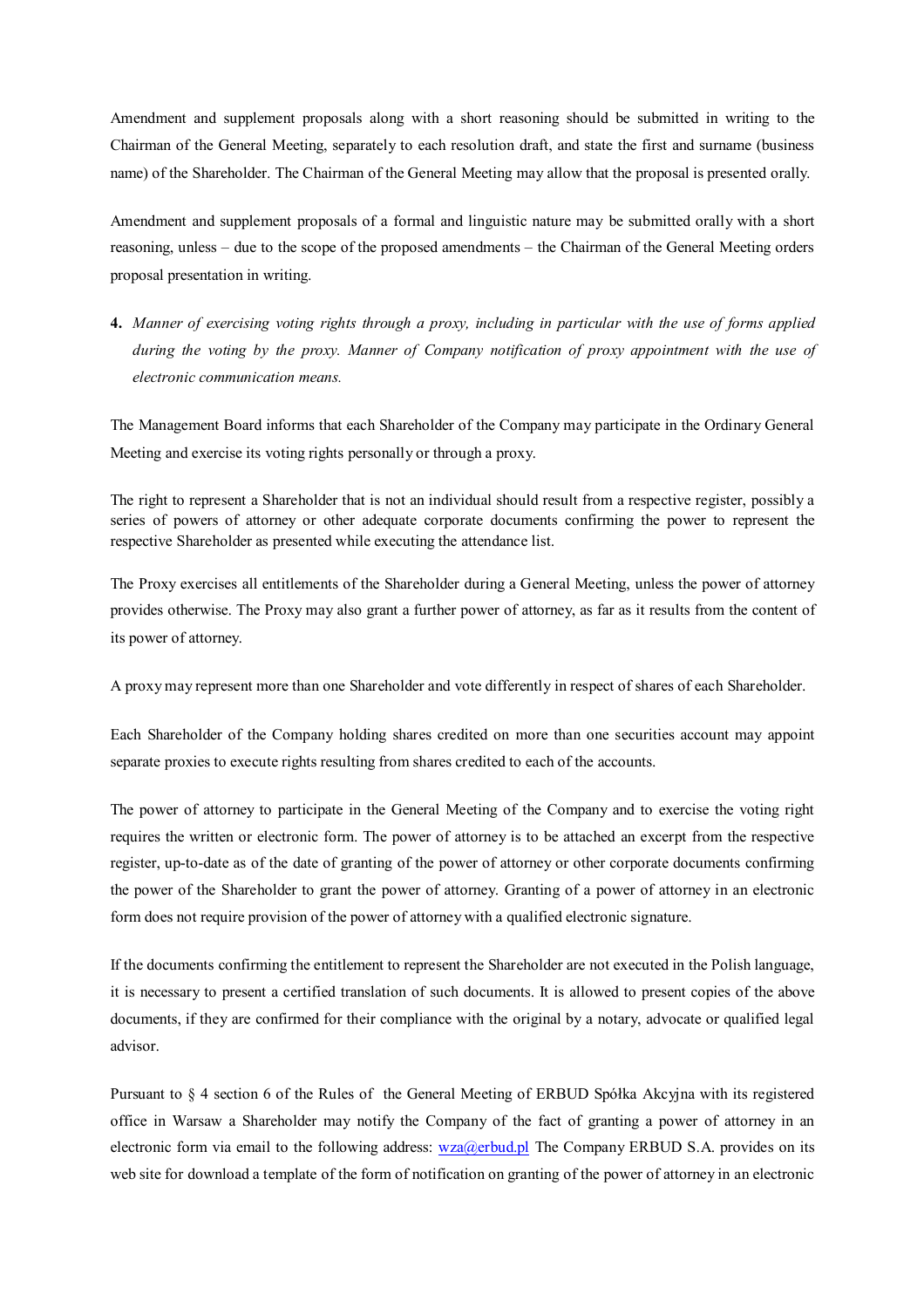form, which after being filled in by the Shareholder in accordance with the instruction included in the form should be sent back as an attachment to the email address indicated in the form. The Shareholder should attach an excerpt from the respective register, up-to-date as of the date of granting of the power of attorney or other corporate documents confirming the power of the Shareholder to grant the power of attorney. If the documents confirming the entitlement to represent the Shareholder are not executed in the Polish language, it is necessary to present a certified translation of such documents. It is allowed to present copies of the above documents, if they are confirmed for their compliance with the original by a notary, advocate or qualified legal advisor.

The Company is entitled to undertake actions in order to verify the validity of granted powers of attorney.

A Shareholder exercising its voting right through a proxy may use the form published on the Company's website maintained at: http://www.erbud.pl/ (the use of the form published on the Company's website provides not for an obligation, but for an entitlement of each Shareholder). The form is not a power of attorney and it does not replace the power of attorney to participate or exercise the voting right in the Ordinary General Meeting.

In the case the Proxy exercises the voting right with the use of a form, the form has to be delivered to the Chairman of the General Meeting before the end of voting in respect of a given resolution. The Management Board informs that the Company is not obliged to and will not verify, whether the Proxy acts in compliance with the instruction given to the Proxy as referred to in Article 412<sup>2</sup> § 4 *of the Polish Code of Commercial Companies and Partnerships*.

All and any risk connected with exercising of voting rights through a Proxy is vested in the Shareholder.

**5.** *Possibility and manner of Ordinary General Meeting participation with the use of electronic communication means. Utterance manner during the Ordinary General Meeting with the use of electronic communication means. Manner of exercising of voting rights by mail or with the use of electronic communication means. Participation risk.* 

The Company informs that except for the possibility to send emails with the use of electronic communication means to  $wz a @erbud.pl$ , the Company does not provide for the possibility of participation in the Ordinary General Meeting with the use of electronic communication means.

The Company does not provide for the possibility of speaking or exercising voting rights at the Ordinary General Meeting using electronic communication means.

The Rules of the General Meeting of ERBUD S.A. with its registered office in Warsaw do not provide for the possibility to vote by mail.

- 1.
- $2<sup>1</sup>$
- 3.
- 4.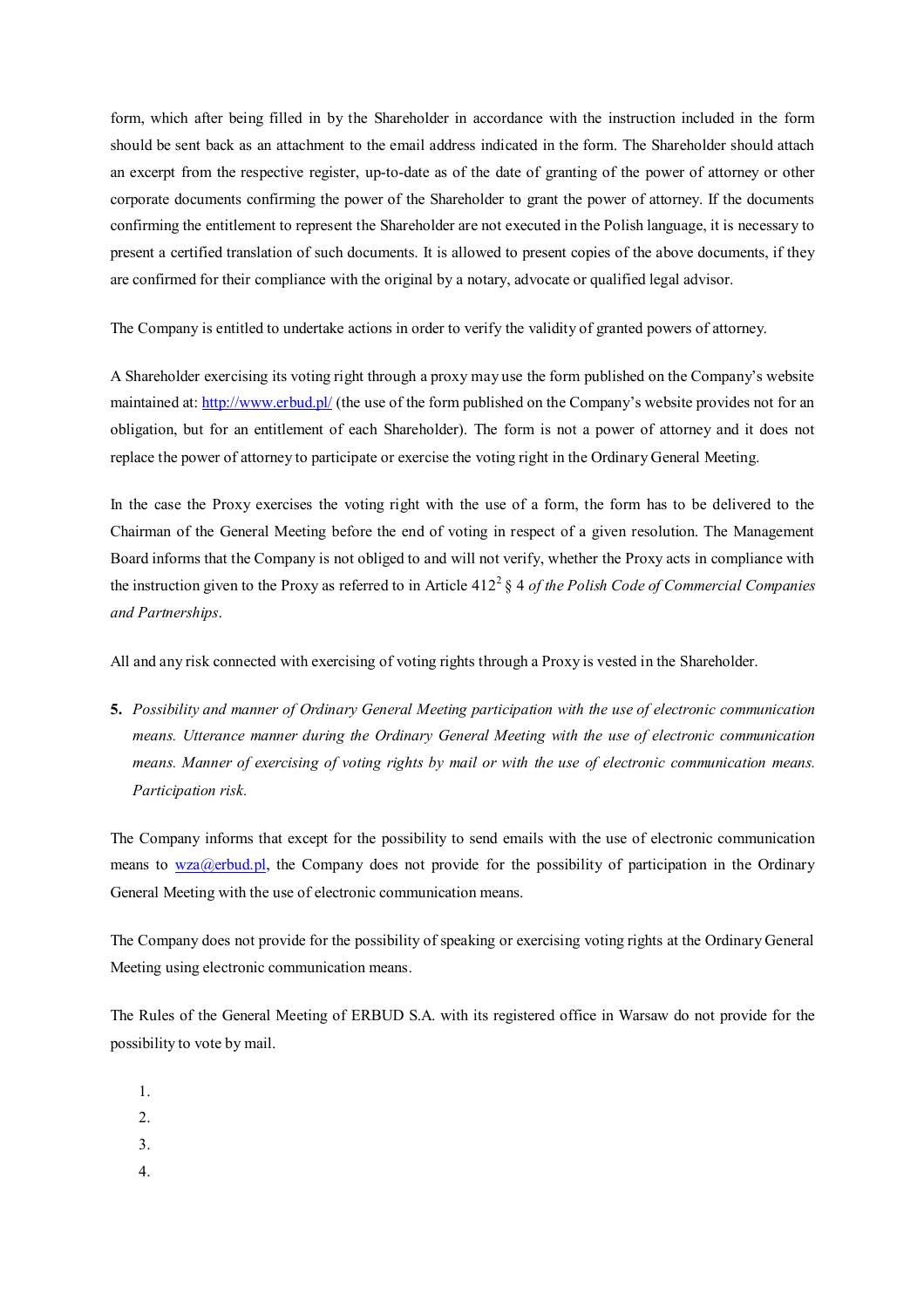**6.** *Shareholder's Right to Ask Questions Concerning Matters on the Agenda of the Ordinary General Meeting*

During the proceedings of the Ordinary General Meeting, the Shareholder has the right to ask questions concerning the matters placed on the agenda of the General Meeting. Pursuant to Article 428 § 1 of the Code of Commercial Companies and Partnerships, the Management Board is obliged to provide a Shareholder at their request with information concerning the Company if it is justified for the assessment of a matter included in the agenda.

### **V. Possibility to Obtain Information Concerning the Ordinary General Meeting.**

Full documentation to be presented to the Ordinary General Meeting, drafts of resolutions of the Ordinary General Meeting as well as all and any information concerning the Ordinary General Meeting convened on **20**  May 2022 will be placed on the website of the Company ERBUD at: https://www.erbud.pl/walne-zgromadzenie beginning with the day of the Ordinary General Meeting conveyance.

## **VI. Indication of the Website Address Where Information Concerning the Ordinary Shareholders' Meeting will be available.**

All and any information concerning the Ordinary Shareholders' Meeting will be made available through the Company's website at: https://www.erbud.pl/walne-zgromadzenie .

### **VII. Indication of the purpose, amount and manner of decrease of the Company's share capital.**

Pursuant to Art. 455 § 2 of the Polish Code of Commercial Companies and Partnerships, the Company indicates that the purpose of the reduction in the Company's share capital under the resolution referred to in item 14 of the aforementioned agenda of the Ordinary General Meeting of Shareholders is to complete the procedure of purchasing shares of the Company and to implement the resolution on redemption of shares purchased by the Company, referred to in item 13 of the aforementioned agenda, by adjusting the amount of the Company's share capital to the total nominal value of the Company's shares remaining after the redemption of the purchased shares.

With the resolution referred to in item 14 of the aforementioned agenda, the Company's share capital shall be decreased by PLN 30,285.70 (thirty thousand two hundred eighty five Zloty 70/100), from PLN 1,239,935.90 (one million two hundred thirty nine thousand nine hundred thirty five Zloty 90/100) to PLN 1,209,650.20 (one million two hundred nine thousand six hundred fifty Zloty 20/100).

The share capital will be decreased by amending the Company's Statutes through the redemption of shares acquired by the Company in the financial year 2021.

Management Board of ERBUD SA